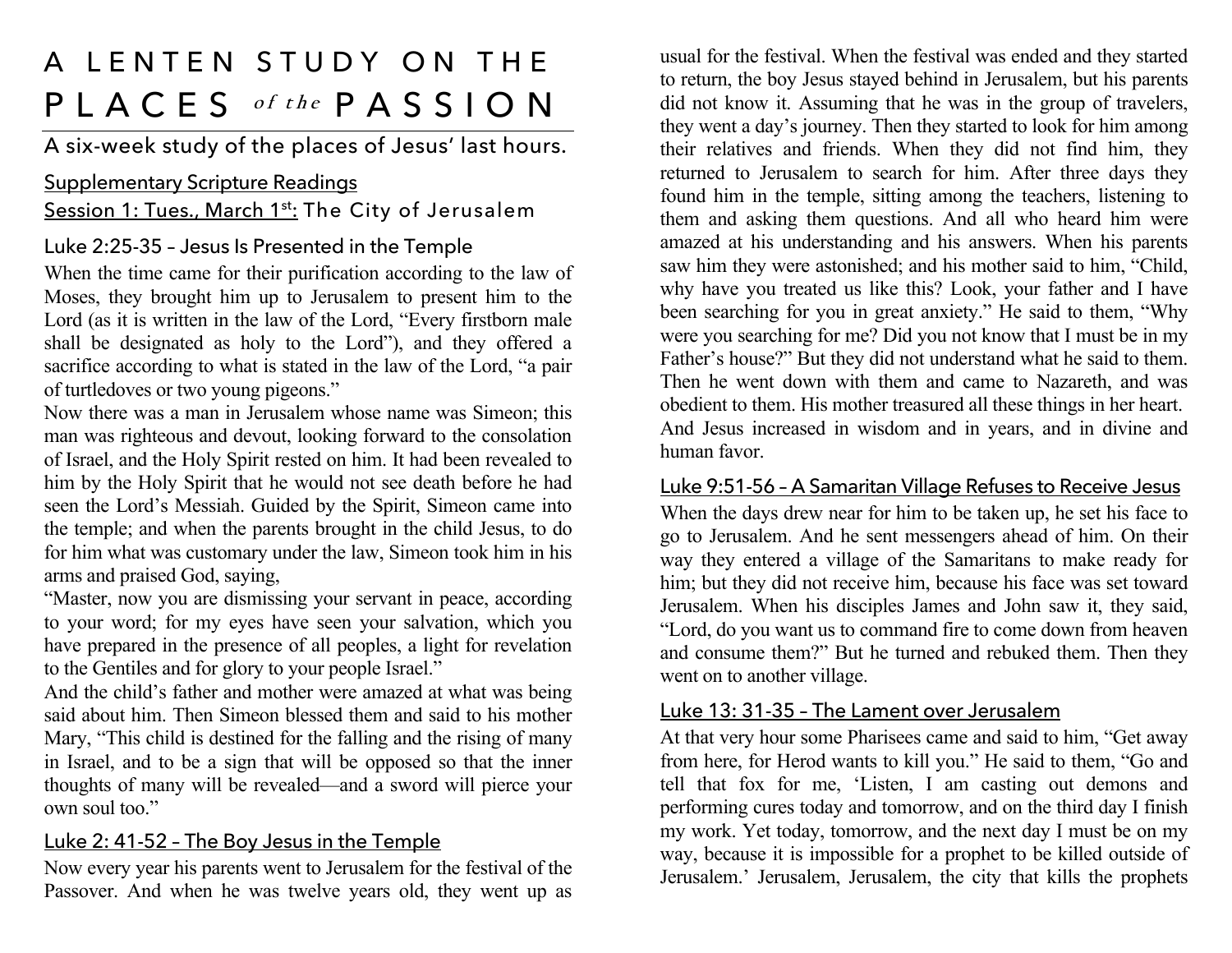and stones those who are sent to it! How often have I desired to gather your children together as a hen gathers her brood under her wings, and you were not willing! See, your house is left to you. And I tell you, you will not see me until the time comes when you say, 'Blessed is the one who comes in the name of the Lord.' "

### Luke 19:28-40 – Jesus' Triumphal Entry into Jerusalem

After he had said this, he went on ahead, going up to Jerusalem. When he had come near Bethphage and Bethany, at the place called the Mount of Olives, he sent two of the disciples, saying, "Go into the village ahead of you, and as you enter it you will find tied there a colt that has never been ridden. Untie it and bring it here. If anyone asks you, 'Why are you untying it?' just say this, 'The Lord needs it.' " So those who were sent departed and found it as he had told them. As they were untying the colt, its owners asked them, "Why are you untying the colt?" They said, "The Lord needs it." Then they brought it to Jesus; and after throwing their cloaks on the colt, they set Jesus on it. As he rode along, people kept spreading their cloaks on the road. As he was now approaching the path down from the Mount of Olives, the whole multitude of the disciples began to praise God joyfully with a loud voice for all the deeds of power that they had seen, saying, "Blessed is the king who comes in the name of the Lord! Peace in heaven, and glory in the highest heaven!"

Some of the Pharisees in the crowd said to him, "Teacher, order your disciples to stop." He answered, "I tell you, if these were silent, the stones would shout out."

#### Luke 19:41-44 – Jesus Weeps over Jerusalem

As he came near and saw the city, he wept over it, saying, "If you, even you, had only recognized on this day the things that make for peace! But now they are hidden from your eyes. Indeed, the days will come upon you, when your enemies will set up ramparts around you and surround you, and hem you in on every side. They will crush you to the ground, you and your children within you, and they will not leave within you one stone upon another; because you did not recognize the time of your visitation from God."

# Luke 21:5-6 – The Destruction of the Temple Foretold

When some were speaking about the temple, how it was adorned with beautiful stones and gifts dedicated to God, he said, "As for these things that you see, the days will come when not one stone will be left upon another; all will be thrown down."

#### Luke: 21:20-24 – The Destruction of Jerusalem Foretold

"When you see Jerusalem surrounded by armies, then know that its desolation has come near. Then those in Judea must flee to the mountains, and those inside the city must leave it, and those out in the country must not enter it; for these are days of vengeance, as a fulfillment of all that is written. Woe to those who are pregnant and to those who are nursing infants in those days! For there will be great distress on the earth and wrath against this people; they will fall by the edge of the sword and be taken away as captives among all nations; and Jerusalem will be trampled on by the Gentiles, until the times of the Gentiles are fulfilled.

## John 19:16-18 - The Crucifixion of Jesus

So they took Jesus; and carrying the cross by himself, he went out to what is called The Place of the Skull, which in Hebrew is called Golgotha. There they crucified him, and with him two others, one on either side, with Jesus between them.

### Colossians 1:15-20 – The Supremacy of Christ

He is the image of the invisible God, the firstborn of all creation; for in him all things in heaven and on earth were created, things visible and invisible, whether thrones or dominions or rulers or powers—all things have been created through him and for him. He himself is before all things, and in him all things hold together. He is the head of the body, the church; he is the beginning, the firstborn from the dead, so that he might come to have first place in everything. For in him all the fullness of God was pleased to dwell, and through him God was pleased to reconcile to himself all things, whether on earth or in heaven, by making peace through the blood of his cross.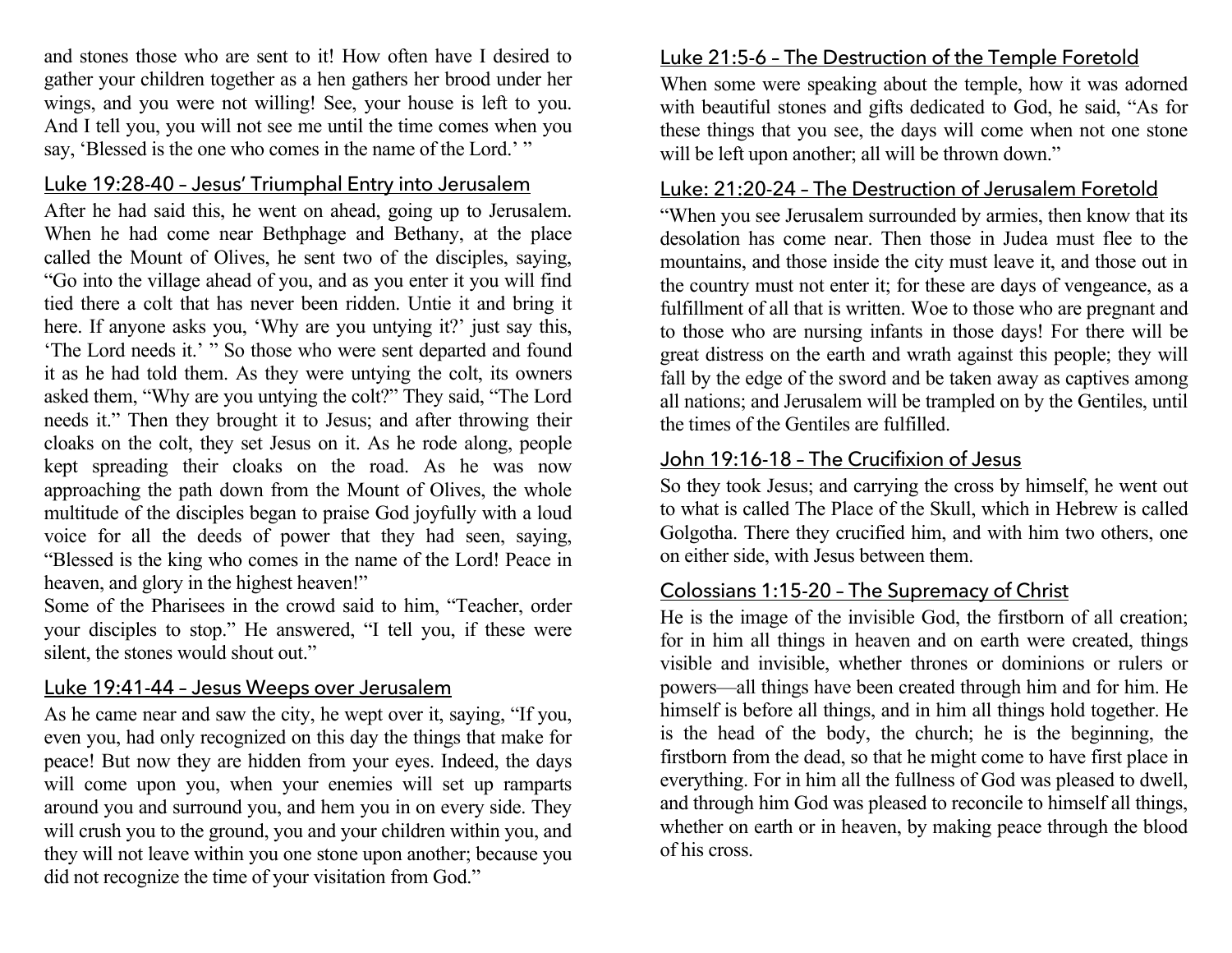Background: Jerusalem (Source: Easton Bible Dictionary)

Called also Salem, Ariel, Jebus, the "city of God," the "holy city;" by the modern Arabs el-Khuds, meaning "the holy;" once "the city of Judah" (2 Chr 25:28). This name is in the original in the dual form, and means "possession of peace," or "foundation of peace." The dual form probably refers to the two mountains on which it was built, viz., Zion and Moriah; or, as some suppose, to the two parts of the city, the "upper" and the "lower city." Jerusalem is a "mountain city enthroned on a mountain fastness" (comp. Ps 68:15, 16; Ps 68:15 125:2; Ps 68:15 2; 122:3. It stands on the edge of one of the highest table-lands in Palestine, and is surrounded on the south-eastern, the southern, and the western sides by deep and precipitous ravines.

It is first mentioned in Scripture under the name Salem (Gen 14:18; comp. Ps 76:2. When first mentioned under the name Jerusalem, Adonizedek was its king (Josh 10:1. It is afterwards named among the cities of Benjamin (Judg 19:10; 1Chr 11:4 ; but in the time of David it was divided between Benjamin and Judah. After the death of Joshua the city was taken and set on fire by the men of Judah (Judg 1:1 8); but the Jebusites were not wholly driven out of it. The city is not again mentioned till we are told that David brought the head of Goliath thither (1 Sam 17:54). David afterwards led his forces against the Jebusites still residing within its walls, and drove them out, fixing his own dwelling on Zion, which he called "the city of David" (2 Sam 5:5 9; 1 Chr 11:4 8). Here he built an altar to the Lord on the threshing-floor of Araunah the Jebusite(2 Sam 24:15 -25), and thither he brought up the ark of the covenant and placed it in the new tabernacle which he had prepared for it. Jerusalem now became the capital of the kingdom.

After the death of David, Solomon built the temple, a house for the name of the Lord, on Mount Moriah (B.C. 1010). He also greatly strengthened and adorned the city, and it became the great centre of all the civil and religious affairs of the nation (Deut 12:5 comp Deut 12:14; 14:23; Deut 12:14 -16; Ps. 122).

After the disruption of the kingdom on the accession to the throne of Rehoboam, the son of Solomon, Jerusalem became the capital of the kingdom of the two tribes. It was subsequently often taken and retaken by the Egyptians, the Assyrians, and by the kings of Israel (2 Kings 14 Deut 14:13, 14; Deut 14:13, 16; Deut 14:13 -35; 24:14; 2 Chr 12:9 26:9; 2 Chr 12:9 4; 2 Chr 12:9 32:30; 2 Chr 12:9), till finally, for the abounding iniquities of the nation, after a siege of three years, it was taken and utterly destroyed, its walls razed to the ground, and its temple and palaces consumed by fire, by Nebuchadnezzar, the king of Babylon (2 Kings 25; 2 Chr. 36; Jer. 39), B.C. 588. The desolation of the city and the land was completed by the retreat of the principal Jews into Egypt (Jer. 40- 44), and by the final carrying captive into Babylon of all that still remained in the land 2 Chr 52:3, so that it was left without an inhabitant BC (2 Chr 52). Compare the predictions, Deut. 28; Lev 26:14 -39.

But the streets and walls of Jerusalem were again to be built, in troublous times (Dan 9:16, 19, 25), after a captivity of seventy years. This restoration was begun B.C. 536, "in the first year of Cyrus" (Ezra 1:2 3, 5-11). The Books of Ezra and Nehemiah contain the history of the re-building of the city and temple, and the restoration of the kingdom of the Jews, consisting of a portion of all the tribes. The kingdom thus constituted was for two centuries under the dominion of Persia, till B.C. 331; and thereafter, for about a century and a half, under the rulers of the Greek empire in Asia, till B.C. 167. For a century the Jews maintained their independence under native rulers, the Asmonean princes. At the close of this period they fell under the rule of Herod and of members of his family, but practically under Rome, till the time of the destruction of Jerusalem, A.D. 70. The city was then laid in ruins.

The modern Jerusalem by-and-by began to be built over the immense beds of rubbish resulting from the overthrow of the ancient city; and whilst it occupies certainly the same site, there are no evidences that even the lines of its streets are now what they were in the ancient city. Till A.D. 131 the Jews who still lingered